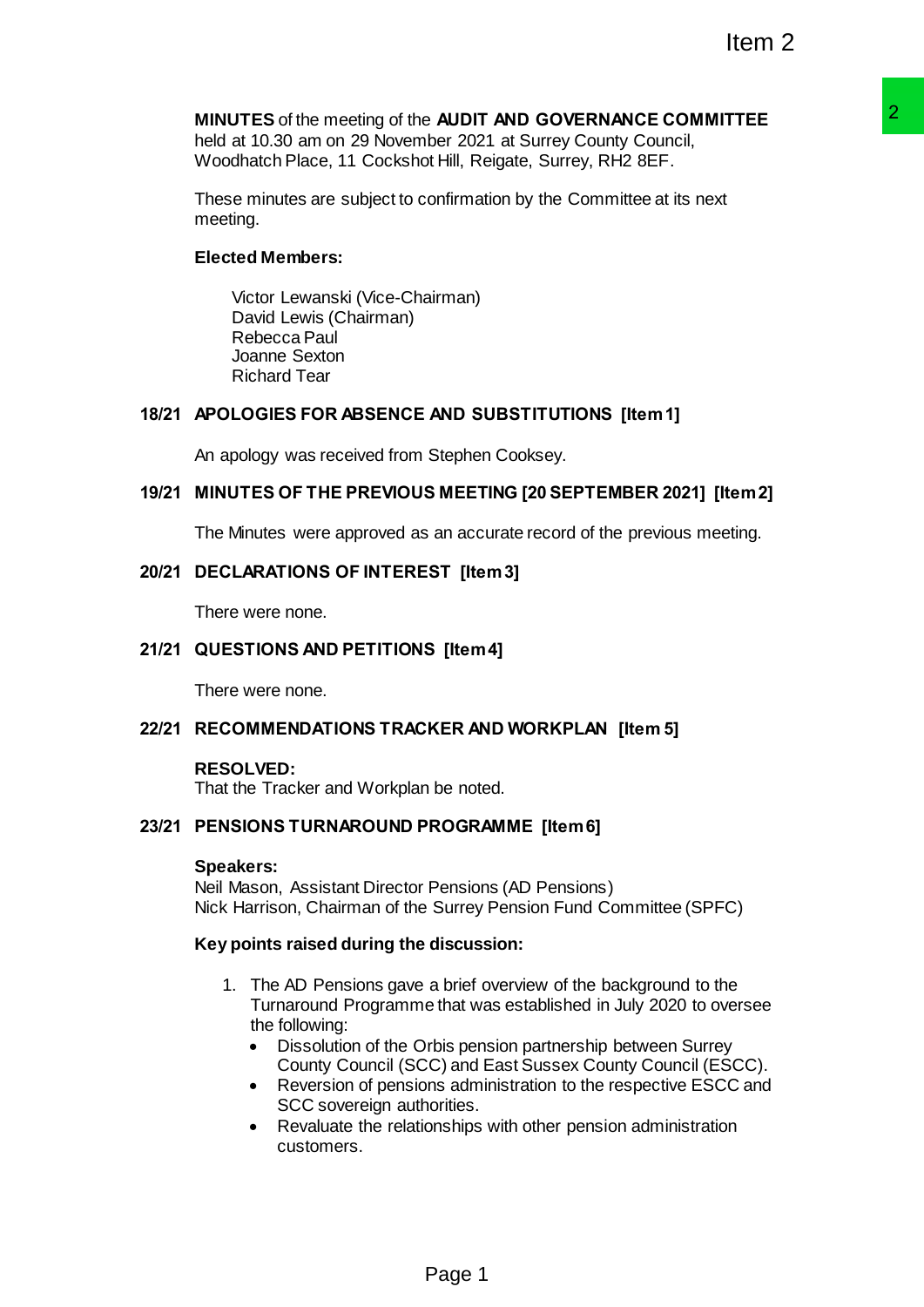- Redesign the pensions function as an integrated Surrey Pensions Team combining administration with all other Fund activities.
- 2. The Chairman of the SPFC gave an overview of some of the work undertaken in the programme and the monitoring work of the SPFC. He emphasised the reducing backlog and the move to a one-team concept. He also explained that the Local Pension Board and SPFC Chairs received monthly updates.
- 3. In response to a Member query about phasing the AD Pensions explained how the change in culture was to be embedded in the new team and that all team members would receive an induction.
- 4. In response to a Member query about resources and staffing the AD Pensions reported that there was significant pressure nationally on pension talent but that this was being mitigated with interim measures.

### **Actions/ further information to be provided:**

None

### **Resolved:**

That the pension turnaround programme report be noted.

### **24/21 EXTERNAL AUDIT UPDATE REPORT [Item 7]**

#### **Speakers:**

Barry Stratfull, Chief Accountant (Corporate) Ciaran McLaughlin, Grant Thornton Ade Oyerinde, Grant Thornton Mark Hak-Sanders, Strategic Finance Business Partner Neil Mason, Assistant Director Pensions (AD Pensions) **Redesim the persions functionally and the SPC gave a TRA Chairman of the SPC gave undertaked in the SPC gave undertaked in the program of the emphasized the concept. He also explained that Chairman concept. He also explai** 

### **Key points raised during the discussion:**

- 1. The Chief Accountant introduced the Statement of Accounts and the letter of representation. It was an anticipated unqualified opinion. No matters were outstanding that would require changes to this opinion. Changes were made to the Statement of Accounts and these were highlighted in the report.
- 2. The representatives from Grant Thornton provided Members with a detailed summary. Members noted the following:
	- There was an adjustment of £45m to the Pension Account due to adjustments in values.
	- The management representation letter would be signed off tomorrow
	- Value for money work was still outstanding at the moment, but the deadline of 28 February would be met
	- The final statement would be presented to the Committee in January with the Annual Report.
	- Thanks were extended to the Finance and Pension teams for the good working relationship had with the auditors.
	- Three properties had been missed off the revaluation list.
	- Reliance on the auditing of subsidiaries, by external auditors, was mentioned in terms of timing for receipt of their papers in order for Grant Thornton to do their work. Papers were received very late which meant additional time and challenge for Grant Thornton.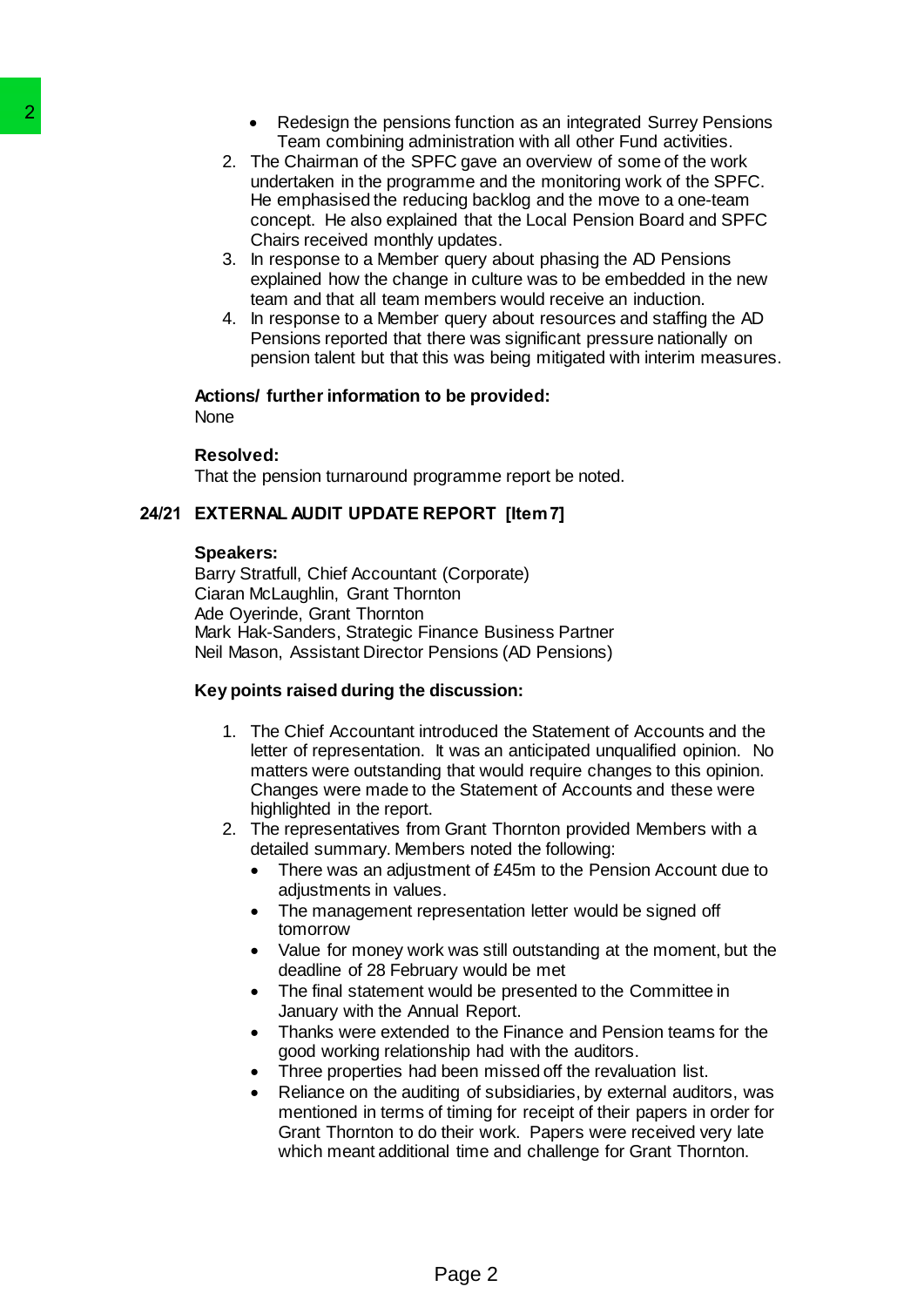- 3. The Strategic Finance Business Partner explained why the three investment properties were not valued in that they were included on the list provided to external valuers so there was not a problem with internal process. However, the valuation was not done by the deadline and officers were working with valuers on the issue of lateness. The external valuers had experienced a resourcing issue.
- 4. The Chief Accountant explained that the Council have to publish draft accounts before district and boroughs councils close their accounts. Therefore, a decision was made that because there would be no material effects, in terms of impact, on the accounts, to produce the draft with district and borough collection fund updates and add in changes later. He also confirmed that this was not the first time district and boroughs had been late with producing their information and was working with them to try to get reports in on time. Business Partner explained why the three<br>cele not valued in that they were included on<br>the not valued in that they were included on<br>and values so there was not a problem with<br>ever working with values on the issue of<br>values
- 5. The Strategic Finance Business Partner went on the explain that covid had had an impact on resourcing of what were often small finance teams of district and borough councils and that this was a nationwide issue. He also stated that officers met with district and boroughs finance on a monthly basis to discuss these types of issues. Realistically, he suspected that the accounts would never be in their final form at the draft stage.
- 6. Members requested access to the Value for Money work as soon as possible. Grant Thornton explained that the report was being checked for accuracy and would be finalised before Christmas and presented to Committee in January.
- 7. Members asked whether the Finance team were comfortable with the current policy and recommendation around Minimum Revenue Provision (MRP) and whether it would be reviewed in light of the repeat recommendation. Grant Thornton stated that they were happy that it was not unlawful but did depart from statutory guidance in a small number of areas which was allowed. The Strategic Finance Business Partner explained the departure in detail, for new Members, and how this would be reviewed in future.
- 8. The Committee requested a regular report with fuller detail on MRP in order to monitor. The Strategic Finance Business Partner stated that he would provide a fuller response as part of the Treasury Management Strategy paper that was to be considered by the Committee in January and would review how to report in future.
- 9. A precis of the Eco Park issues was requested and explained to the Committee.

### **Actions/ further information to be provided:**

The Strategic Finance Business Partner stated that he would provide a fuller response as part of the Treasury Management Strategy paper that was to be considered by the Committee in January and would review how to report on MRP in future.

### **Resolved:**

- 1. That the 2020/21 Statement of Accounts, as attached in Annex A to the submitted report, be approved for publication on the council's website.
- 2. That the Executive Director of Resources' letter of representation, attached as Annex C to the published report be approved.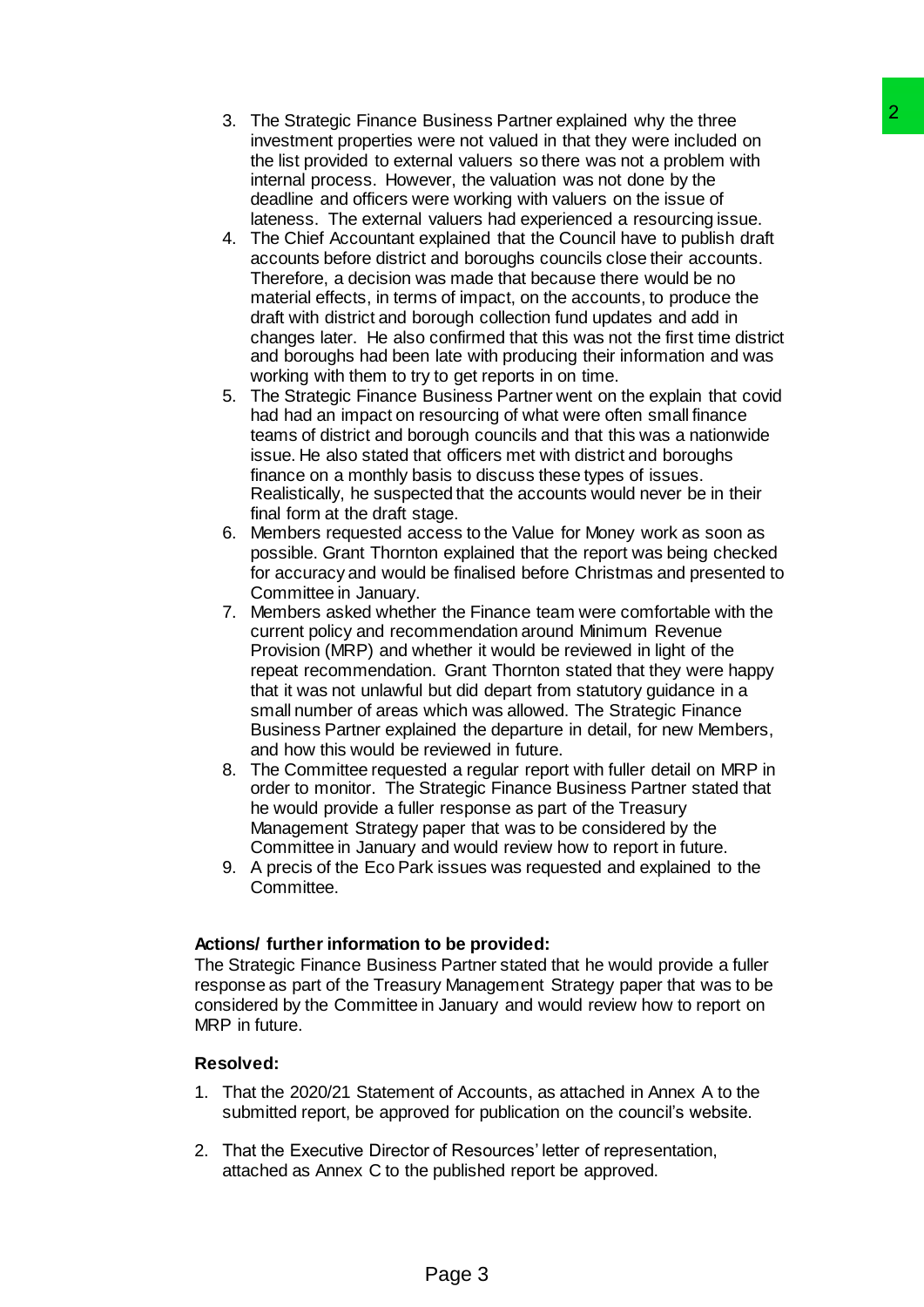# **25/21 EXTERNAL AUDIT PROCUREMENT [Item 8]**

### **Speakers:**

Barry Stratfull, Chief Accountant (Corporate) Mark Hak-Sanders, Strategic Finance Business Partner

### **Key points raised during the discussion:**

- 1. The Chief Accountant gave a brief introduction to the submitted report that explained how the current auditor appointment arrangements cover the period up to and including the audit of the 2022/23 accounts. Surrey County Council opted into the 'appointing person' national auditor appointment arrangements established by Public Sector Audit Appointments (PSAA) for the period covering the accounts for 2018/19 to 2022/23. The PSAA was now undertaking a procurement for the next appointing period, covering audits for 2023/24 to 2027/28. During Autumn 2021 all local government bodies need to make important decisions about their external audit arrangements from 2023/24. They have options to arrange their own procurement and make the appointment themselves or in conjunction with other bodies, or they can join and take advantage of the national collective scheme administered by PSAA. The report concluded that the sector-wide procurement conducted by PSAA will produce better outcomes and will be less burdensome for the Surrey County Council than a procurement undertaken locally. 2<br>
25/21 EXTERNAL AUDIT PROCUREMENT Speakers:<br>
Bary Strattlull, Chief Accountant (Corporation Mark Hat-Sanders, Strategic Finance B<br>
Key points raised during the discussi<br>
1. The Chief Accountant gave a birth that Walkingt
	- 2. In response to Member queries the Chief Accountant explained:
		- A disadvantage to taking the proposed route was that the council would not have control of the recruitment process.
		- There was to be a base fee for all authorities and the PSA would act as referee between say Grant Thornton and SCC.
		- There was no break clause so once in the council would be in for the full five years.
		- PSA would appraise possible providers
	- 3. The Strategic Finance BP further explained the options available if there was any concern about external audit performance. This would be raised by officers initially and raised with the Audit & Governance Committee. It would be hoped that the issue would be raised with the auditor in the first instance in order that they may put right and if officers and the committee felt strongly enough could make representation to PSAA for a change of auditor.
	- 4. Members requested that future reports include disadvantages to proposals and that they make clear the monitoring and reporting lines for future action if needed.

#### **Actions/ further information to be provided:** None

# **Resolved:**

That the Audit and Governance Committee **RECOMMEND** that Council approve the decision to opt into the PSAA sector-led option for the appointment of external auditors to principal local government and police bodies for five financial years from 1 April 2023.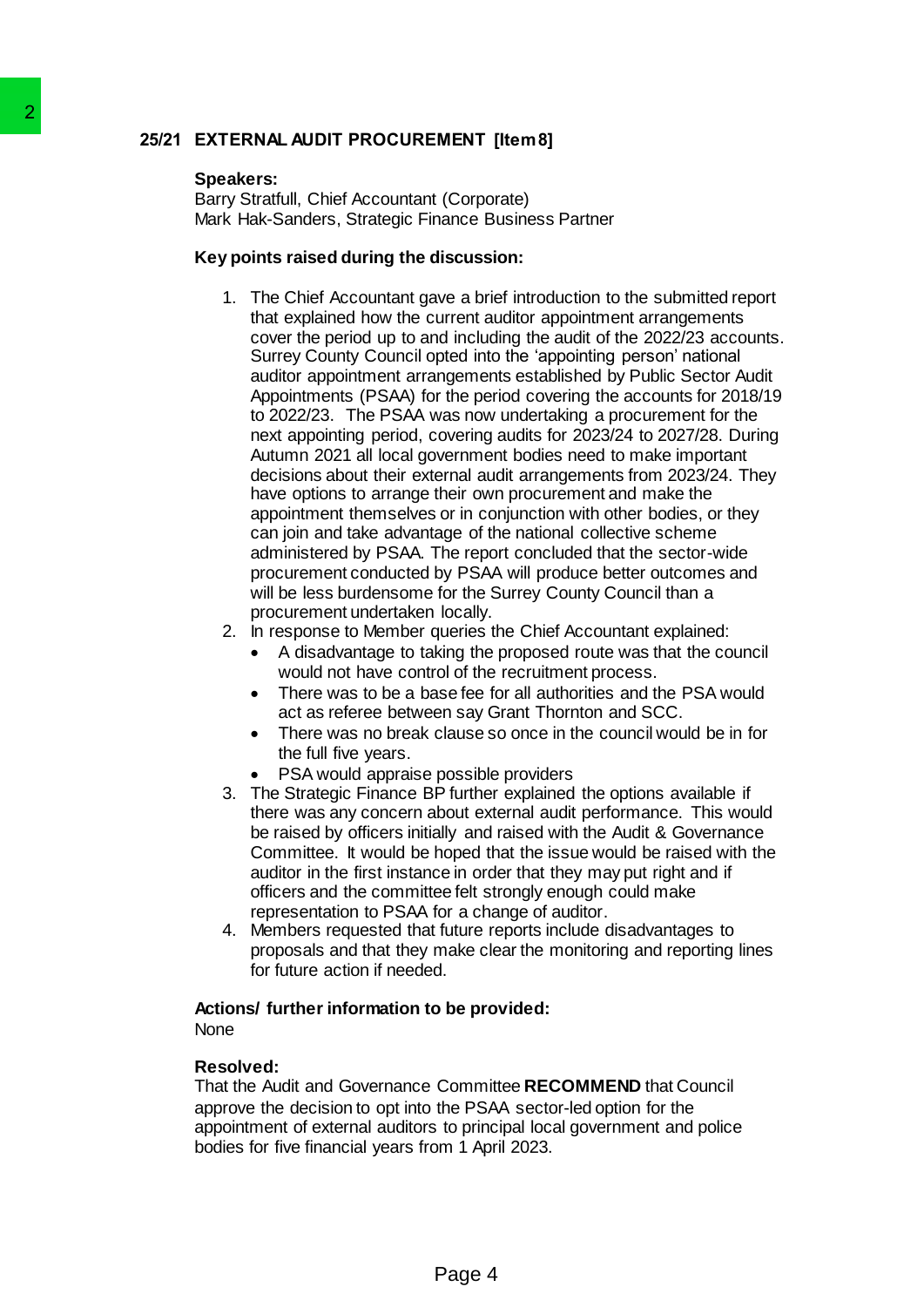# **26/21 INTERNAL AUDIT PROGRESS - Q2 [Item 9]**

#### **Speakers:**

Russell Banks, Chief Internal Auditor David John, Audit Manager (SCC) Mark Winton, Audit Manager (ESCC)

### **Key points raised during the discussion:**

- 1. The Audit Manager (SCC) introduced the submitted progress report of work completed by Internal Audit between 1 July 2021 and 30 September 2021. This was a positive report in that there were no partial or minimal assurances given for this quarter. He also highlighted several areas of the report including: 2<br>
SS - Q2 [Item 9]<br>
CC(introduced the submitted progress report of<br>
CC(introduced the submitted progress report of<br>
mal Audit between 1 July 2021 and 30<br>
was a positive report in that there were no<br>
mances given for this
	- The follow up report on the LAS LiquidLogic system, which showed a marked increase in the level of assurance from Partial to Substantial Assurance
	- an initial review of the Council's revised and refreshed risk management framework, which had received Reasonable Assurance and actions were in hand regarding agreed areas to improve
	- work with the DB&I Programme Board to provide ongoing advice and assurance to the project for replacing SAP with a new ERP solution
	- Output on school audits two had been undertaken and eight were in progress and there would be more to follow, and
	- Changes to the Audit Plan, as detailed in the report.
- 2. A Member asked if the Tree Management audit would include the 1.2million trees to be planted. The Audit Manager (SCC) responded that it was envisaged to have a cohesive policy on trees and that the details of the audit had not been decided. The findings of the audit would be reported to Members as this developed.
- 3. In response to a Member queries about the auditing of schools it was report that:
	- there were approximately 180 maintained schools and it was hoped that 40 schools would be audited each year but that schools would be prioritised where there were concerns or higher risk.
	- Whilst schools were unique and entities in their own right, it was the intention that where generic issues or control weaknesses affected them all, we would report them to Governors through bulletins etc. to aid shared learning.
	- It was confirmed that as the programme of school audits continued that there should be less repeated findings due to the shared learning of previous audits. There was no obligation on schools to respond to the council on how they had applied the shared learning communicated to them.
	- That there were several avenues available, and used, for feeding back audit findings to schools and governors. Governors were targeted as they hold the schools to account.

**Actions/ further information to be provided:** None.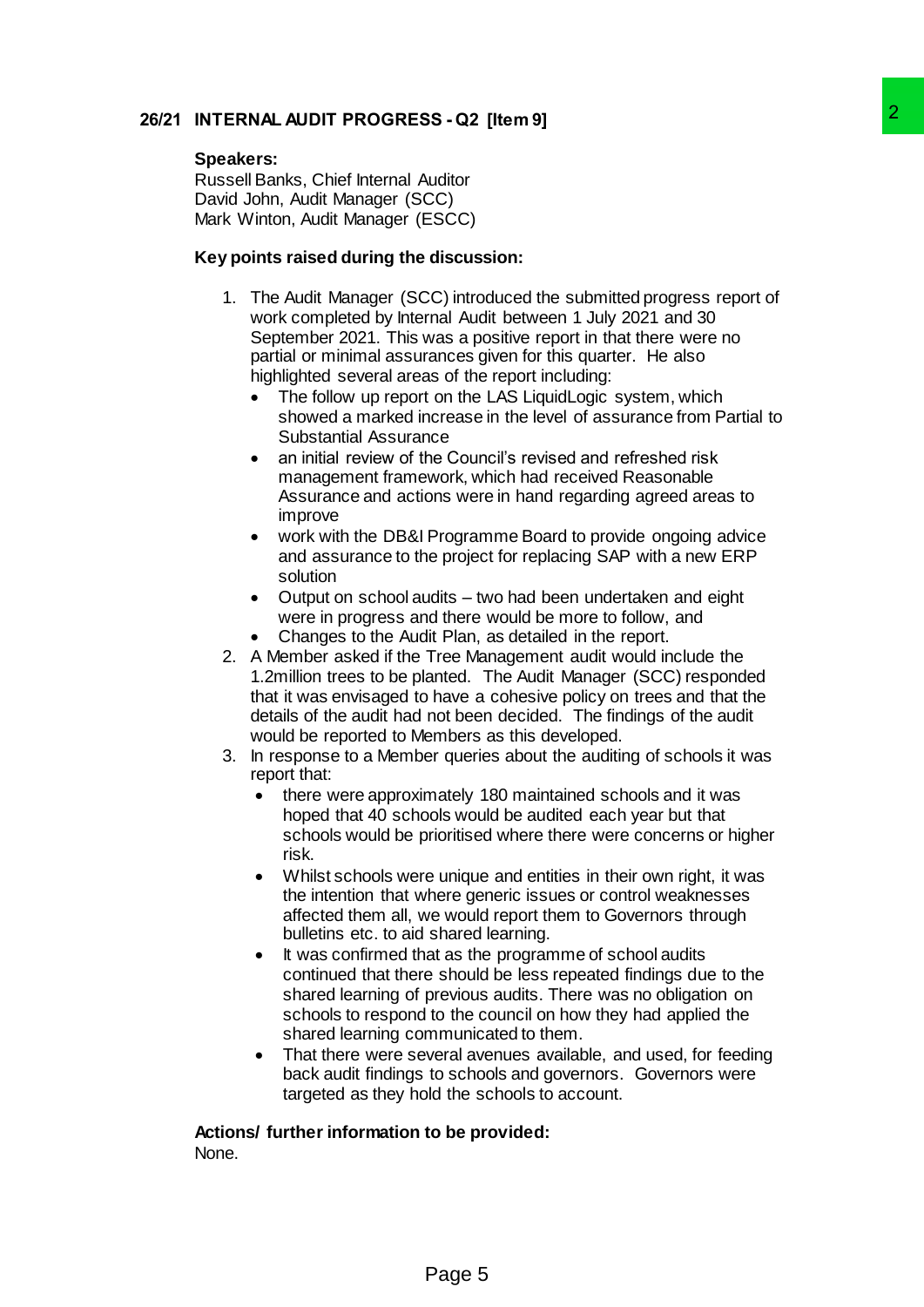**Resolved:**

That the Internal Audit progress report be noted.

### **27/21 ANTI-FRAUD AND CORRUPTION STRATEGY AND FRAMEWORK [Item 10]**

#### **Speakers:**

Russell Banks, Chief Internal Auditor Simon White, Audit Manager Paul Evans, Director of Law and Governance

#### **Key points raised during the discussion:**

- 1. The Audit Manager introduced the revised Anti-Fraud and Corruption Strategy. There were two new strands to the Strategy of Govern and Protect as stated in the report.
- 2. There was some discussion around whether there was increased risk of fraud associated with the change to ways of working. The Chief Internal Auditor explained that discussions were taking place around conflict of interests type risk for example where someone may be running a personal business or have other employment to that of the Council whilst working remotely. This was now included on the updated fraud risk register. Resolved:<br>
That the Internal Audit progress report b<br>
27/21 ANTI-FRAUD AND CORRUPTION STF<br>
10]<br>
Speakers:<br>
Russell Banks, Chief Internal Auditor<br>
Simon White, Auditi Manager introduced<br>
Payabout Evans, Director of Law and

#### **Actions/ further information to be provided:**

For the Council's Constitution to be updated.

#### **Resolved:**

That the Audit & Governance Committee agreed the updated Council's Anti-Fraud and Corruption Strategy and Framework and RECOMMEND that Council agree the Constitution change.

#### **28/21 TREASURY MANAGEMENT HALF YEAR REPORT [Item 11]**

#### **Speakers:**

Mark Hak Sanders, Strategic Finance Business Partner

#### **Key points raised during the discussion:**

1. The Strategic Finance Business Partner introduced the submitted update progress report highlighting the primary risk of interest rates and understanding future costs of long-term borrowing and the borrowing requirement to offset the capital programme.

#### **Actions/ further information to be provided:**

None.

### **Resolved:**

That the half year treasury management update be noted.

*At 12.52pm the Committee adjourned for a 10-minute comfort break.*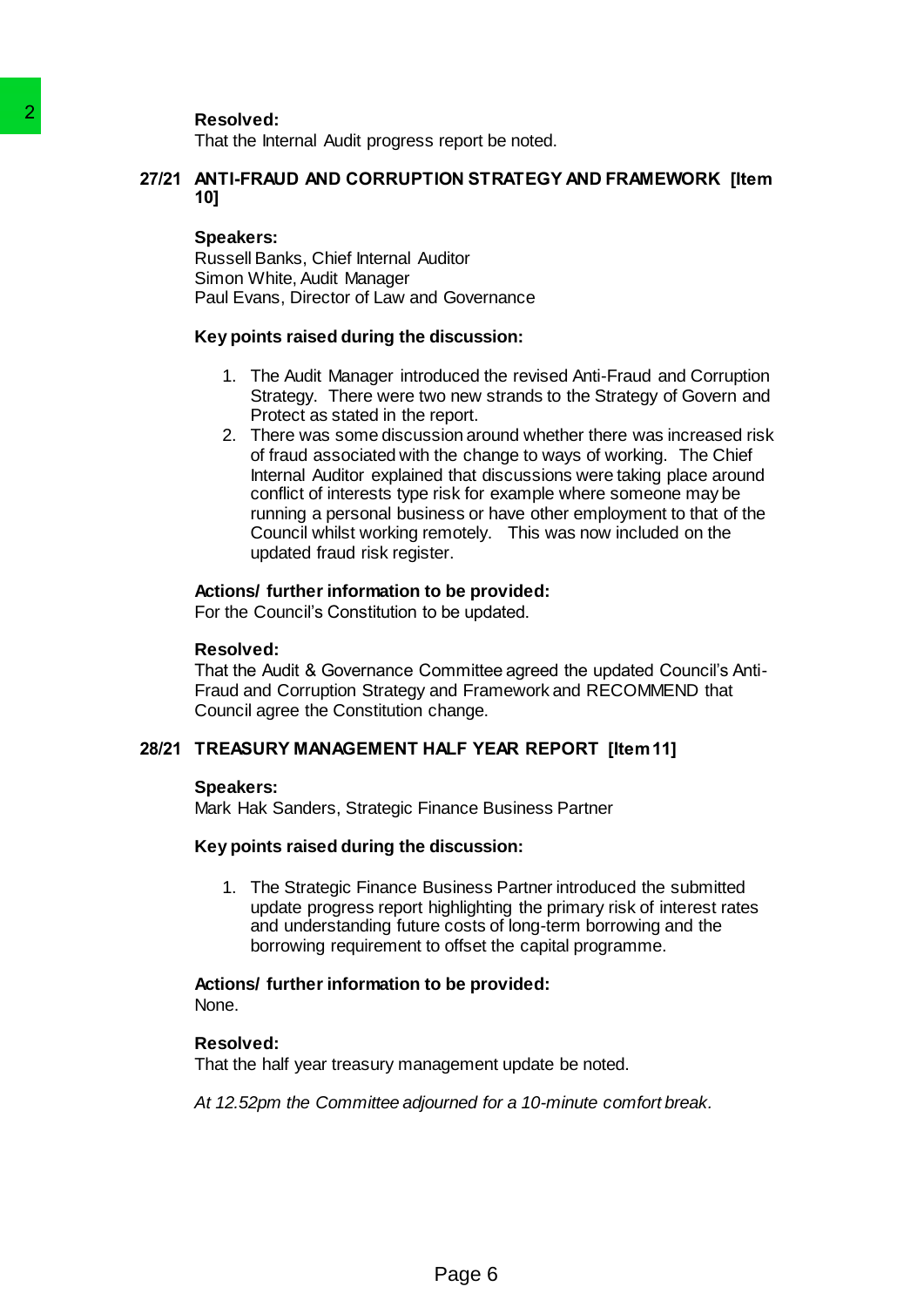# **29/21 CORPORATE RISK UPDATE [Item 12]**

### **Speakers:**

David Mody, Interim Strategic Risk Business Partner Ruth Hutchinson, Director of Public Health

### **Key points raised during the discussion:**

- 1. The Strategic Risk Business Partner introduced the report and explained it was in two parts:
	- The general update on risk management, and
	- To provide the Committee with more detailed information on a specific risk, namely: There is a risk of a resurgence of Covid (variant) which leads to a major health crisis in Surrey
- 2. The Director of Public Health described the internal governance structures dealing with Covid as well as a high-level overview of the management plan, action taken for dealing with new variants and public engagement. With regard to the new Covid variant Omicrom she stated that a meeting was to take place at 6pm that evening with national directors.
- 3. In response to a Member query on the definition of a major health crisis and whether it was quantifiable the Director for Public Health stated that the pandemic was a major health crisis as it had an impact on both the NHS and local government services with increased pressures. There was no quantifiable rates nationally.
- 4. A Member asked how public health reacted to the news of Guildford being a hotspot. The Director of Public Health explained the very quick communication methods using social media for that area and the work undertaken on boosting the vaccine uptake. She also went on to report that funding assistance had been good which had meant quick responses with partner teams. She also praised teachers for continuing education through a very difficult time. **Example 12**<br> **Example 12**<br> **Risk Business Partner**<br> **Exist Business Partner**<br> **Cholic Health**<br> **discussion:**<br> **Since 2**<br> **Exist The more detailed information on a specific energy of Covid (variant)** which<br>
tries in Surrey
- 5. The Director of Public Health confirmed that she was happy with rating of the risk as shown on the risk heat map and that it would be continuously reviewed given the volatile situation.

# **Actions/ further information to be provided:**

None.

#### **Resolved:**

- 1. That the update on risk management be noted.
- 2. That thanks be passed to the Public Health Team for all the work they were undertaking in this difficult time.

### **30/21 ANNUAL GOVERNANCE STATEMENT - HALF YEAR REPORT [Item 13]**

#### **Speakers:**

Paul Evans, Director of Law and Governance

#### **Key points raised during the discussion:**

1. The Director of Law and Governance gave a brief introduction to the submitted report that provided an update on progress on the improvement areas identified in the 2020/21 Annual Governance Statement.